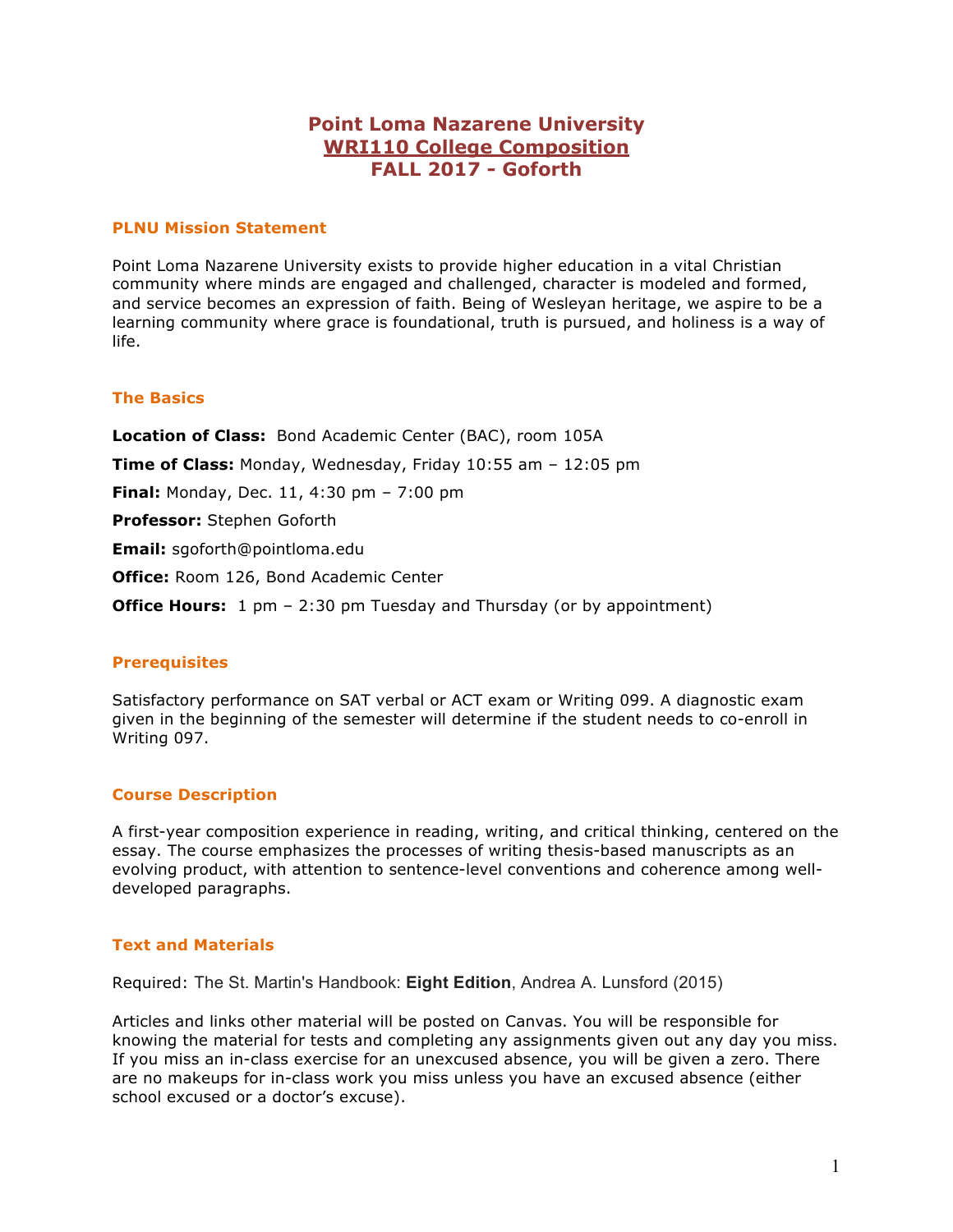## **Grading**

Breakdown of Grading Percentages:

|                                                                                                           | <b>Three "Short" Papers</b> $(3,200-3,600$ words or 13-15 pages of 3 drafted essays,<br>approx. 4-5 pages each) |
|-----------------------------------------------------------------------------------------------------------|-----------------------------------------------------------------------------------------------------------------|
| Diagnostic Paper<br>Diversity Paper<br>Short Argument<br>Short non-Argument 10%<br><b>Writing Process</b> | 5%<br>5%<br>10%<br>10%                                                                                          |
|                                                                                                           | 40%                                                                                                             |
| <b>Term Essay</b> ( <i>i.e.</i> , "the Big Paper")                                                        |                                                                                                                 |
| Thesis statement<br>Outline against<br>Outline<br><b>Writing Process</b><br>Big Paper                     | 2%<br>$1\%$<br>5%<br>10%<br>12% (2,400-3,000 words or approx. 10-12 pages, MLA style)<br>30%                    |

**Tests** *(in-class essays in response to a reading)*

| Midterm | 5%  |
|---------|-----|
| Final   | 10% |
|         |     |
|         | 15% |

### **Miscellaneous**

| Attendance        | .5% |
|-------------------|-----|
| Quizzes/exercises | 10% |

Your final grade will be computed based on the following scale:

| А  | $90 - 100\%$ |
|----|--------------|
| в  | $80 - 89\%$  |
| C  | $70 - 79%$   |
| D  | $60 - 69\%$  |
| F. | Below - 60%  |

Here are the standards for specific letter grades:

- A = Substantially error-free
- $B =$  Solid effort; only minor editing errors
- C = Average work; needs some reorganization and rewrite
- $D =$  Multiple errors; needs major rewrite
- $F =$  Gross factual errors; unsuitable for publication
- 0 = Missed deadline; ignored assignment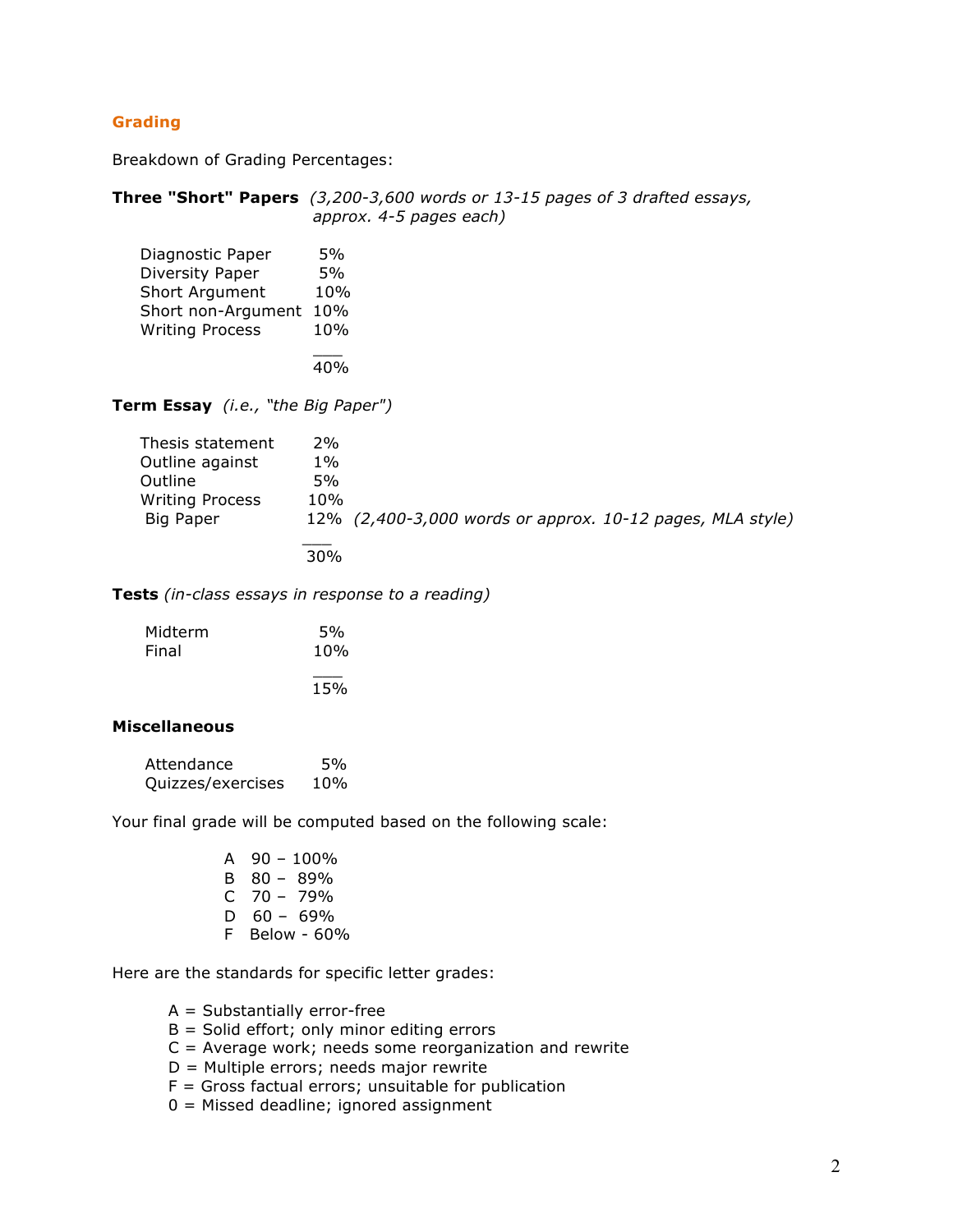## **Class Learning Outcomes**

#### Students will:

1. Apply (application) English language conventions in various genres of academic writing.

2. Demonstrate (application) knowledge of the stages of the writing process in academic writing: planning, drafting, organizing, composing, revising, and editing.

3. Evaluate (analysis) and utilize rhetorical modes of organization to create written compositions.

4. Evaluate (analysis) online sources of information for valid authority and expertise.

5. Apply (application) documentation formats to cite research in written compositions.

6. Analyze (analysis) texts to determine point-of-view, differing perspectives, tone, purpose, audience, and theme.

### **Writing Requirements**

#### **Course Writing**

Over the course of the semester, you will complete three or four short essays or arguments of 5-6 pages each (approximately 250 words per page in Times New Roman size 12 font or 280 words per page in Ariel size 12 font) in conjunction with the course reading. Each of these essays will require you to combine the skills you are learning of critical thinking and writing. As we move forward, each paper will count for a greater percentage of your final grade. Consider all course work public discourse.

#### **Term Essay**

Your final essay will be a 12 to 15 page (approximately 250 words per page in Times New Roman size 12 font or 280 words per page in Ariel size 12 font) documented research study. This study may draw on your previous work with the subject matter and must be completed in proper MLA format. This paper is a more fully developed and articulated argument documented with bibliographical and citation apparatus and may be a more fully developed version of one of your shorter arguments. The topic must be approved and the writing must be original, representing your own research, reading, thinking, and writing. You will present in a speech to the class the highlights of your research process and findings during our final class meetings.

#### **Resources**

#### **The Writer's Studio**

A diagnostic exam given in the beginning of the semester will determine if the student needs to co-enroll in WRI 097, a Writing Skills Tutorial held in the Writers' Studio. If this is required, you will attend an introductory session to the Studio the third week of classes. During that session you will sign-up for a time to work with a tutor once-a-week throughout the semester in a series of intensive one-on-one meetings. Together, you will work on the writing assignments given in this writing course.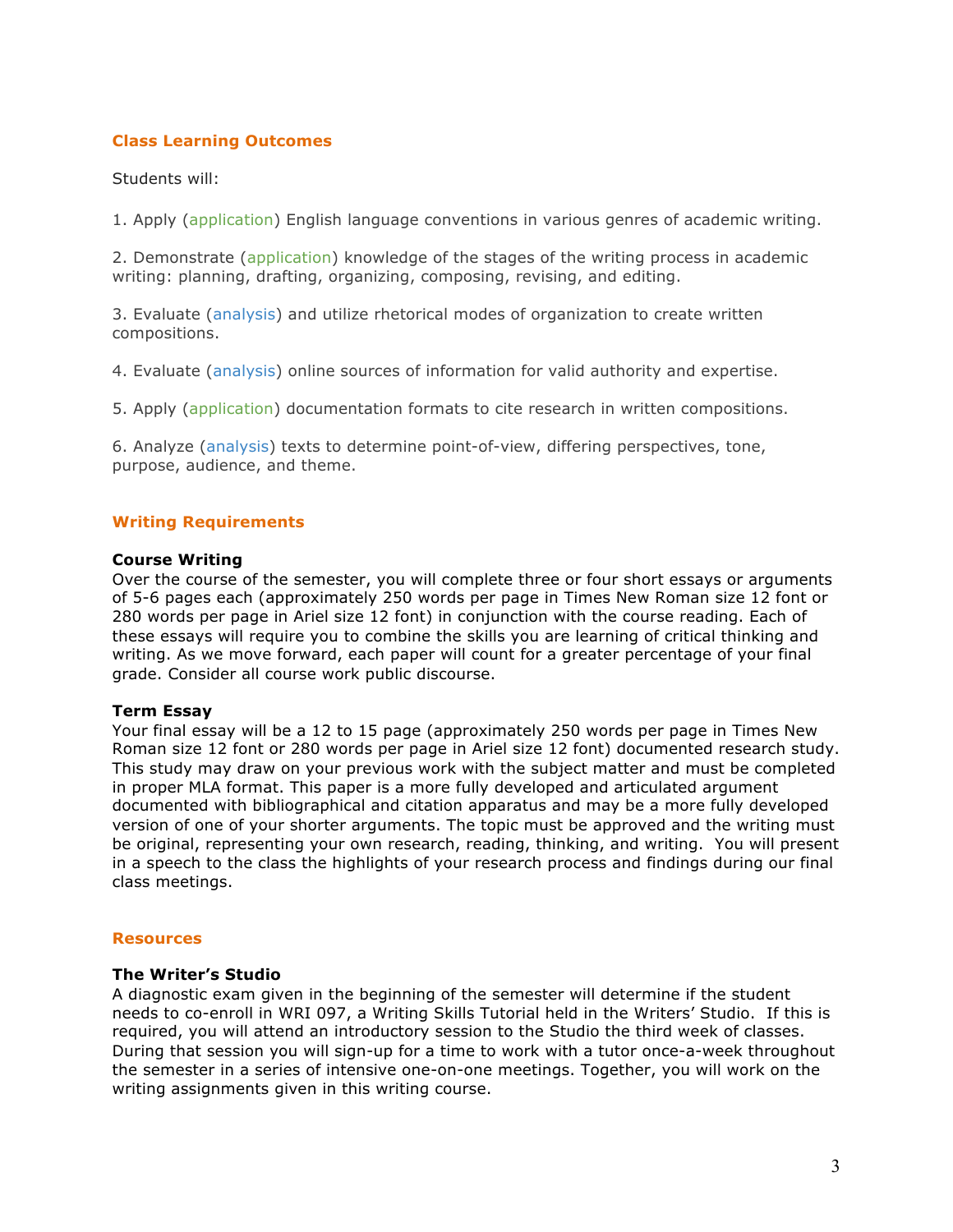The diagnostic essay exam given the first week of the semester and the final exam focus on vocation. Vocation in this context includes your career path as well as the significant choices you make to live out God's call on your life. You will be given a variety of essays to help challenge and inspire you as you consider what God's call is for you.

The fee for WRI 097 is \$150.00 which replaces a 3 unit, not-for-college credit, \$2,600.00 course your score would have previously required you to take. *Failure to complete WRI 097 will result in a failing grade in WRI 110.*

### **The Tutorial Center**

The PLNU Tutorial Center is available free of charge for all current, undergraduate PLNU students. It offers tutoring for most subjects, as well as for general help with paper editing, study skills, etc. The Tutorial Center is located on the south end of Bond Academic Center, next to the Study Abroad offices. The Tutorial Center is open Monday-Thursday from 8:00 am until 9:00 pm and Friday from 8:00 am until 3:00 pm. Please note that the Tutorial Center is closed from 9:30-10:30 am, Monday, Wednesday and Friday, and 5:00-6:00 pm every evening. Tutoring is available by appointment only, and appointments must be made at least one day in advance. Appointments may be arranged in person at the Tutorial Center, over the phone at (619) 849 2593, or via email at TutorialServices@pointloma.edu.

## **Participation**

This course requires your active involvement. If you want to learn as much as possible, you should come to class ready to initiate ideas, share relevant experiences, reflect on what others say, and discuss the readings, videos, etc. Strive to see other points of view and consider them critically. As a member of this class you are expected to be respectful toward others and their views, even when they radically oppose your beliefs. Listen respectfully to others but don't shy away from expressing your own ideas. Don't be afraid to wade in and soak up all you can.

I'll be asking your opinion on some controversial issues. I don't want you to simply reflect back what you believe I already think. I want to hear your own opinion. Be ready to not only explain but defend your positions.

### **Attendance**

Missing a class means losing points for attendance, participation and in class work. If you must miss a class for a valid reason (illness, family emergency, school activity etc) then documentation will be required.

Tardiness disrupts the class environment and hinders your own learning. If you arrive after the role has been sent around for everyone to sign in, you'll be docked half of an absence. You will also lose half credit for class attendance any day you leave early.

Please read the Class Attendance section of your PLNU Catalog, carefully. If students miss more than 10% of class meetings (approx. 4 for a MWF course and 3 classes for a TTH course), faculty members may file a written report which may result in de-enrollment from the course. If you miss more than 20% of class meetings (approx. 8 for a MWF course and 6 classes for a TTH course), you may be de-enrolled without notice. De-enrollment may have serious consequences on residence, athletic, and scholarship requirements; it may also necessitate a reduction or loss in your financial aid.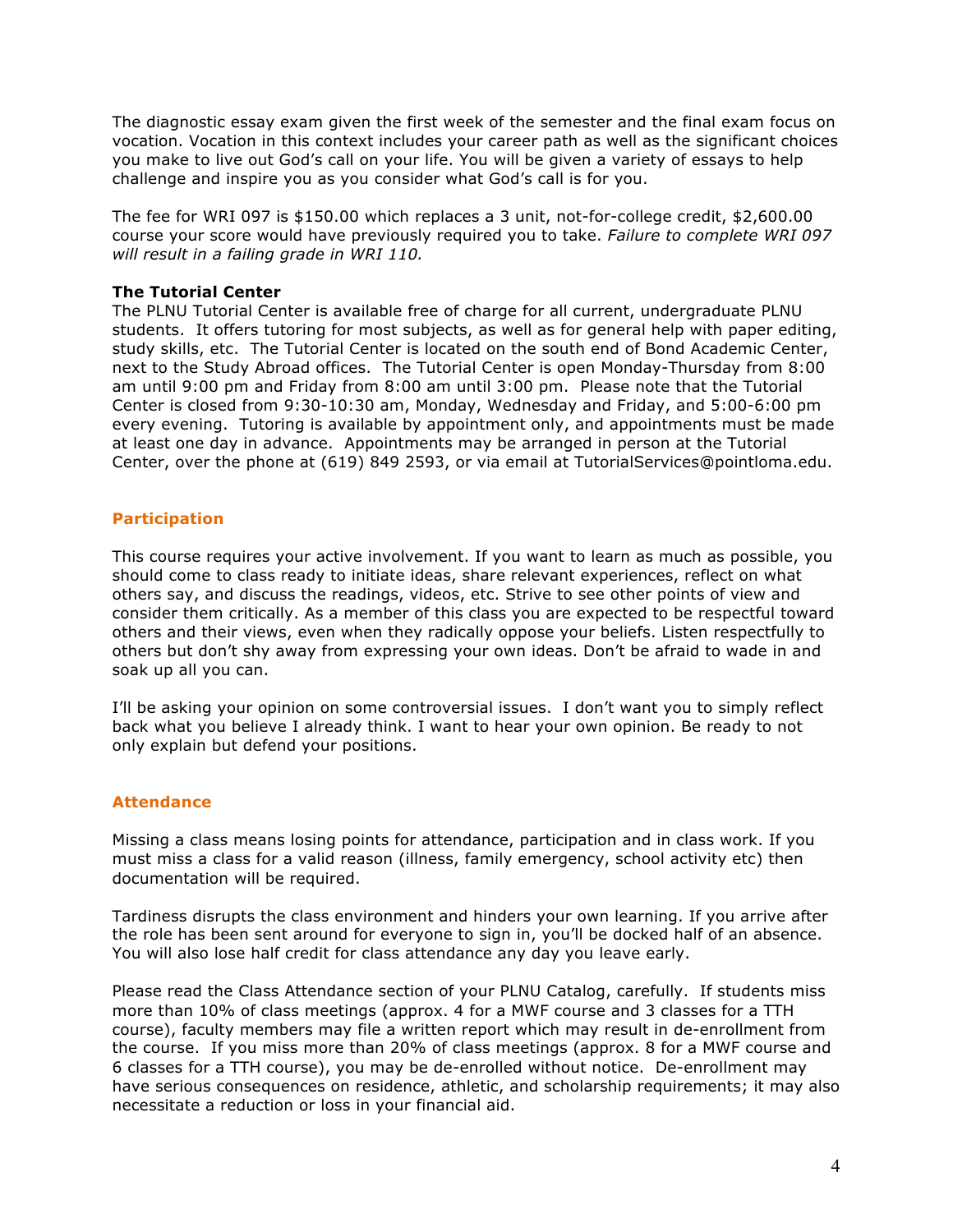Articles and links will be posted on Canvas related to our discussions throughout the semester. You will be responsible for knowing the material for tests and completing any assignments given out any day you miss. If you miss an in-class exercise for an unexcused absence, you will be given a zero. These quizzes and exercises cannot be made up.

Attendance is vital to your success in this class both because of the quizzes you will need to take and the fact that the class discussion will lead to both potential essay topics as well as questions for the final exam.

### **LJML Departmental Mission Statement**

Welcome to the Department of Literature, Journalism and Modern Languages. Embodying the core values of a Christian liberal arts education in the Wesleyan theological tradition, and focusing on the power of language and story to shape us and our world, the LJML Department and programs will provide students with knowledge, skills, and experiences to equip them to understand, interpret, analyze, evaluate, and create texts as linguistic and/or artistic expressions of diverse human experiences. We value reading, writing, researching, speaking, and discussing as profound means of participating in the redemptive work of God in all of creation. The following document will provide you with the information sources and information guidelines to University and Departmental policies that apply to all courses taken in this Department.

### **FERPA (Family Educational rights and Privacy Act)**

In compliance with federal law, neither PLNU student ID nor social security number should be used in publically posted grades or returned sets of assignments without student written permission. This class will meet the federal requirements by (each faculty member choose one strategy to use: distributing all grades and papers individually; requesting and filing written student permission; or assigning each student a unique class ID number not identifiable on the alphabetic roster.). Also in compliance with FERPA, you will be the only person given information about your progress in this class unless you have designated others to receive it in the "Information Release" section of the student portal. See Policy Statements in the undergrad student catalog.

### **Academic Honesty**

The Point Loma Nazarene University community holds the highest standards of honesty and integrity in all aspects of university life. Any violation of the university's commitment is a serious affront to the very nature of Point Loma's mission and purpose.

Violations of academic honesty include cheating, plagiarism, falsification, aiding academic dishonesty, and malicious interference.

**Cheating** is the use of unauthorized assistance that results in an unfair advantage over other students. It includes but is not limited to: Bringing and/or using unauthorized notes, technology or other study aids during an examination; looking at other students' work during an exam or in an assignment where collaboration is not allowed; attempting to communicate with other students in order to get help during an exam or in an assignment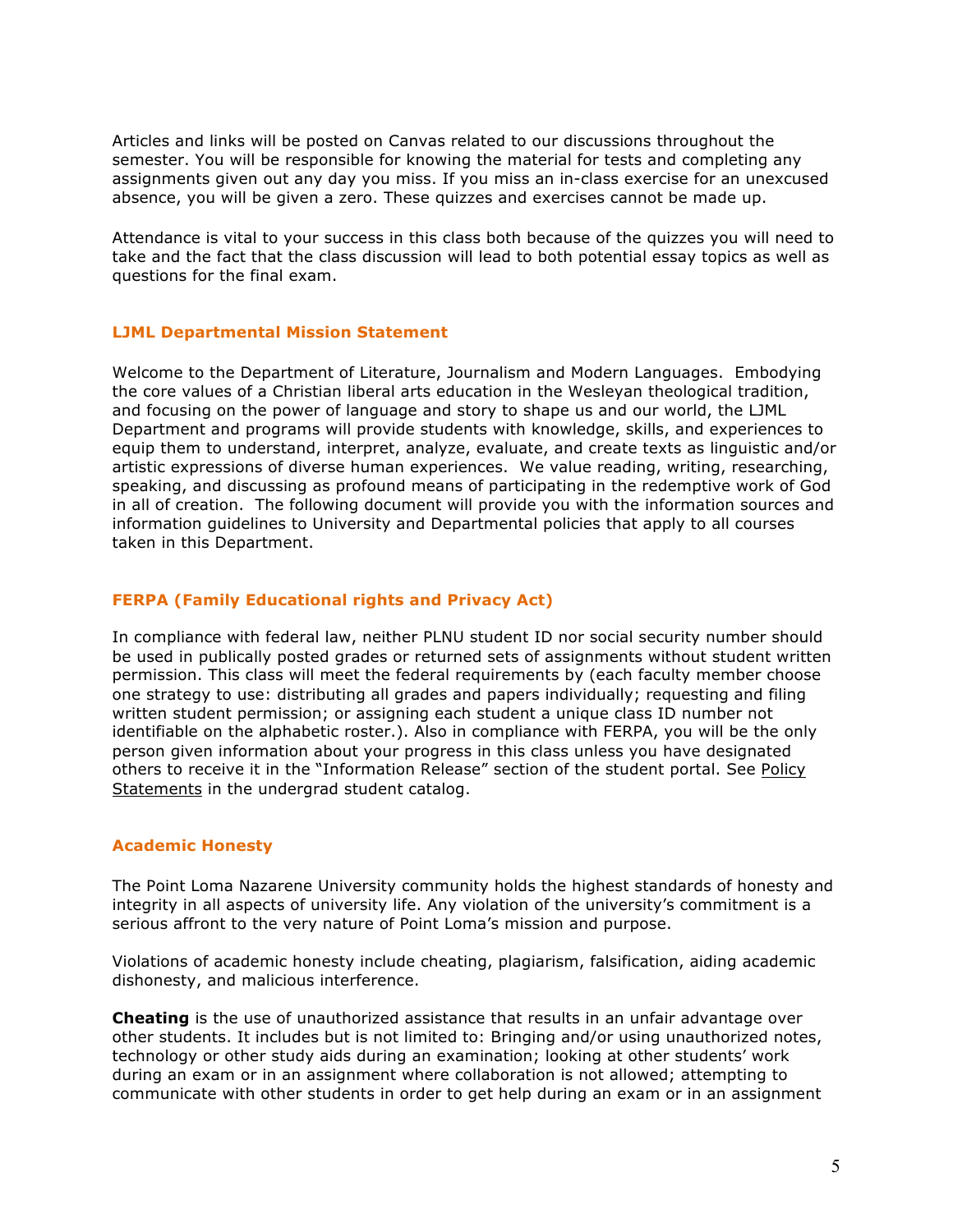where collaboration is not allowed; obtaining an examination prior to its administration; allowing another person to do one's work and submitting it as one's own; submitting work done in one class for credit in another without the instructor's permission.

**Plagiarism** is the use of an idea, phrase or other materials from a source without proper acknowledgment of that source. It includes but is not limited to: The use of an idea, phrase, or other materials from a source without proper acknowledgment of that specific source in a work for which the student claims authorship; the misrepresentation and/or use of sources used in a work for which the student claims authorship; the use of papers purchased online as all or part of an assignment for which the student claims authorship; submitting written work, such as laboratory reports, computer programs, or papers, which have been copied from the work of other students, with or without their knowledge and consent.

**Falsification** is the alteration of information or forging of signatures on academic forms or documents. It includes but is not limited to: using improper methods of collecting or generating data and presenting them as legitimate; altering graded work and submitting it for re-grading; falsifying information on official academic documents such as drop/add forms, incomplete forms, petitions, recommendations, letters of permission, transcripts or any other university document; misrepresenting oneself or one's status in the university.

**Aiding academic dishonesty** is assisting another person in violating the standards of academic honesty. It includes but is not limited to: Allowing other students to look at one's own work during an exam or in an assignment where collaboration is not allowed; providing information, material, or assistance to another person knowing that it may be used in violation of academic honesty policies; providing false information in connection with any academic honesty inquiry.

**Malicious intent** is misuse of academic resources or interference with the legitimate academic work of other students. It includes but is not limited to: removing books, journals or pages of these from the library without formal checkout; hiding library materials; refusing to return reserve readings to the library; damaging or destroying the projects, lab or studio work or other academic product of fellow students.

A student remains responsible for the academic honesty of work submitted in PLNU courses and the consequences of academic dishonesty beyond receipt of the final grade in the class and beyond the awarding of the diploma. Ignorance of these catalog policies will not be considered a valid excuse or defense. Students may not withdraw from a course as a response to a consequence.

### **Response Procedure**

The following response procedure is recommended to faculty who discover a violation of academic honesty:

**1. Fact-finding:** The faculty member should attempt to speak or otherwise communicate informally with the student as a first step.

**2. Communication of Consequence:** Once the violation is discovered, the instructor should send a written communication to the student regarding the incident and the consequences. Instructors can give students an "F" on a specific assignment or an "F" in the course as a consequence of violations of academic honesty.

**3. Internal Communication:** The instructor should send a report of the incident to the department chair or school dean, the college dean, the Vice President for Student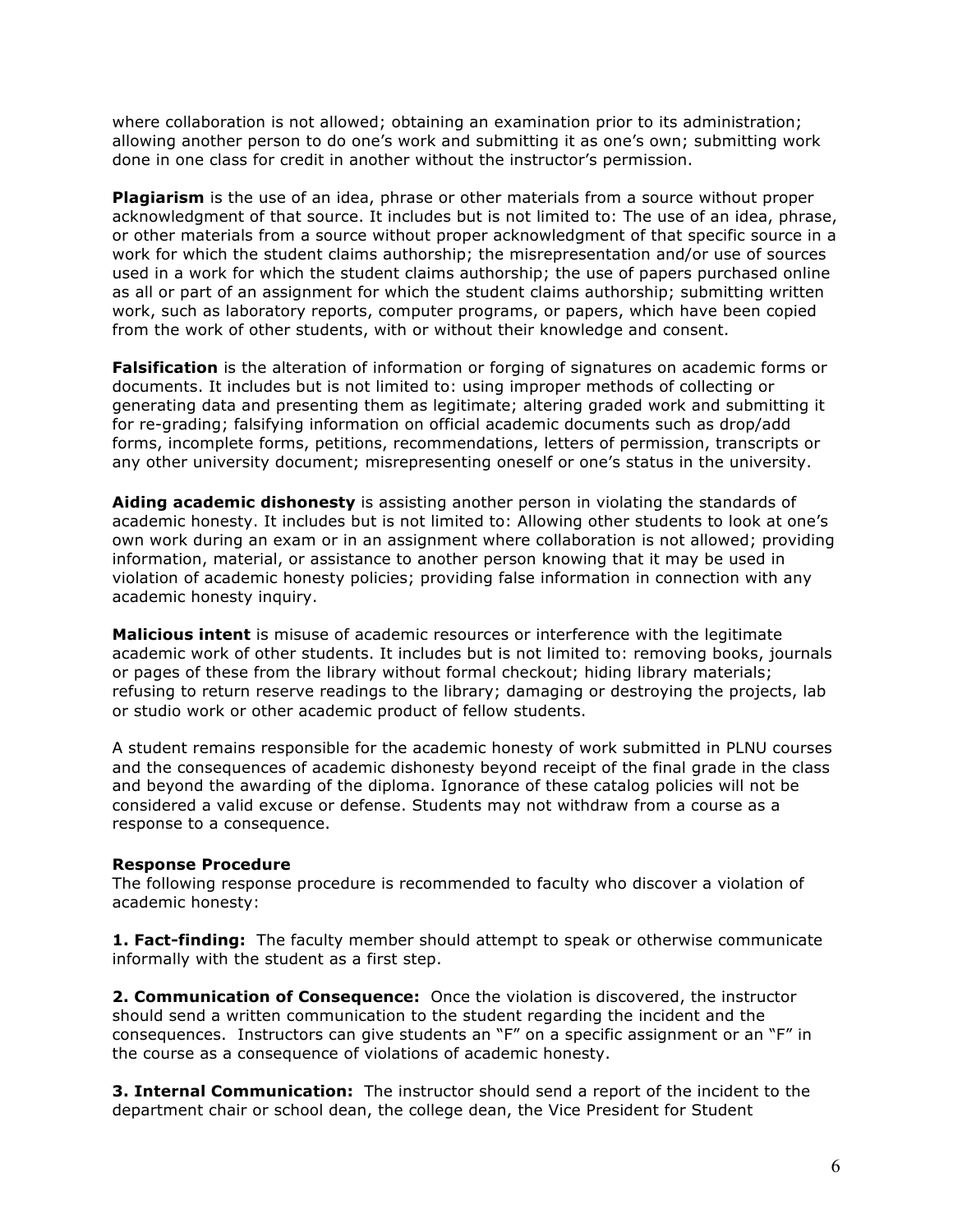Development and the Vice Provost for Academic Administration. The report should include a description of the violation, the action taken, and evidence of the violation. The official record of the incident is maintained by the Office of the Vice President for Student Development.

**4. Further action:** Prior instances of misconduct under this or other student conduct policies should be considered in determining disciplinary action for a present violation. As the Vice President for Student Development and the appropriate college dean consult, if additional action seems necessary it would be taken after consultation with the reporting instructor and communicated in writing to the student. Depending upon the seriousness of the incident or pattern of incidents, further actions can include probation, suspension or expulsion.

## **Appeal Procedure**

The following appeal procedure should be used by a student who wishes to appeal consequences associated with a finding of academic dishonesty:

**1. Instructor:** The student should present a written appeal of the penalty to the instructor involved. The instructor should respond in writing, with a copy of the response also sent to the department chair.

**2. Department Chair or School Dean:** In the event that satisfactory resolution to the appeal is not achieved between the student and the instructor, the student may submit the appeal in writing to the department chair or school dean, who will review the appeal and send a written ruling to the student and instructor.

**3. College Dean:** Student appeals not resolved at the departmental or school level should be taken to the appropriate college dean for review. The college dean will review the appeal and send a written ruling to the student, instructor and department chair or school dean.

**4. Administrative Committee:** Student appeals not resolved at the college dean level can be submitted to an administrative committee including an academic administrator of the student's choice, the Provost or a designee, the Vice Provost for Academic Administration, and the Vice-President for Student Development or a designee. The appeal decision reached by this committee is final.

Revision based on review academic honesty policies at Purdue University, University of Notre Dame, Wheaton College, Azusa Pacific University and The University of Rochester. Definitions based on those at The University of Rochester and used by permission.

## **LJML Academic Honesty Policy**

The LJML Department deems intellectual and academic integrity critical to academic success and personal development; therefore, any unethical practice will be detrimental to the student's academic record and moral character. Students who present the work of others as if it were their own commit plagiarism. Presenting another's work as one's own includes, but is not limited to, borrowing another student's work, buying a paper, and using the thoughts or ideas of others as one's own (using information in a paper without citation). Plagiarized work will result in a failing grade for the assignment and possibly for the course. In either event, a written report will be filed with the department chair and the area dean. The dean will review the report and submit it to the Provost and the Vice President for Student Development. It will then be placed in the student's academic file.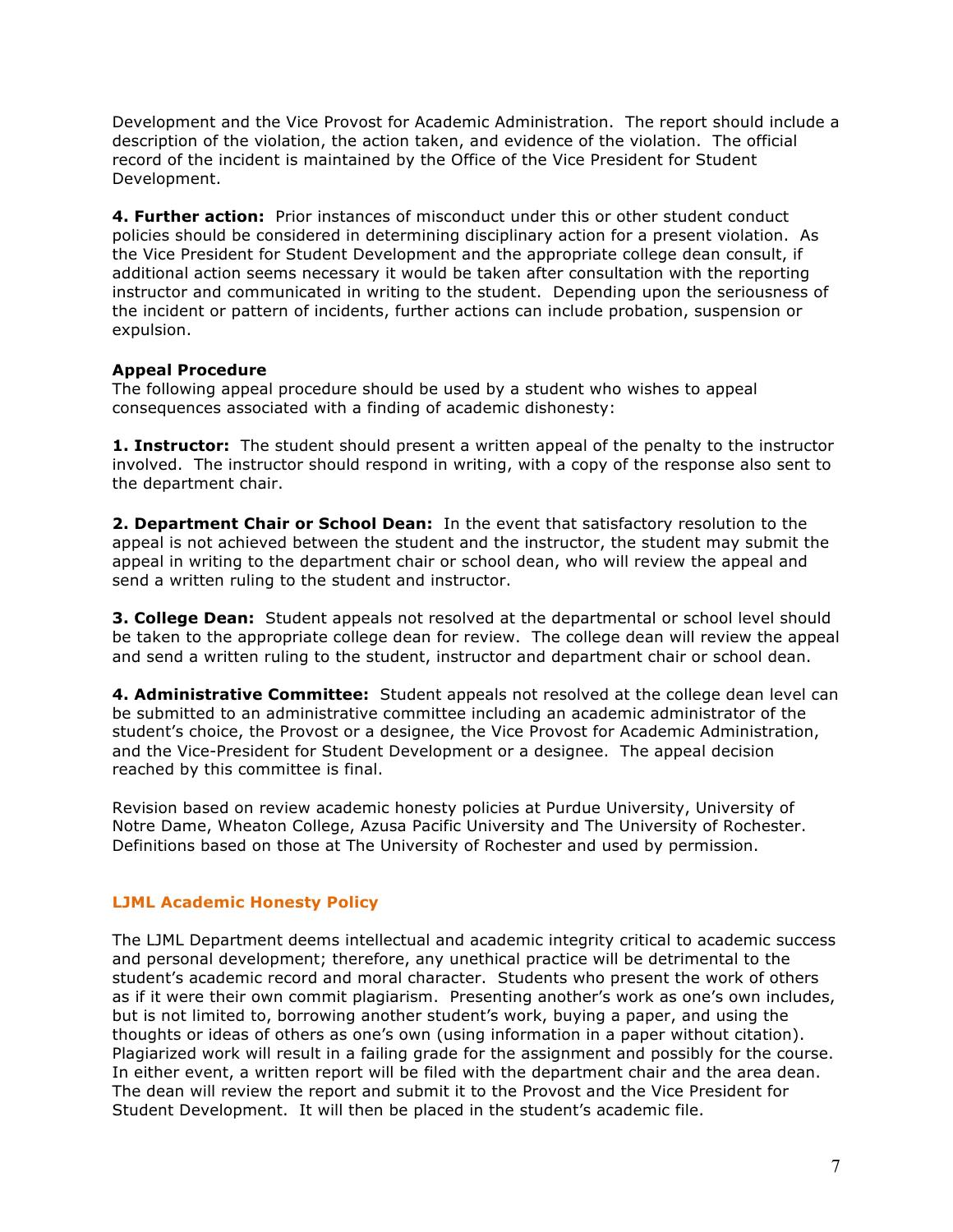#### **Public Discourse**

Much of the work we will do in this class is cooperative, by nature of the class discussions and general feedback given to written work and/projects; thus you should think of all your writing and speaking for and in class as public, not private, discourse. By continuing in this class, you acknowledge that your work will be viewed by others in the class.

#### **Inclusive Language**

Because the Literature, Journalism, and Modern Language department recognizes the power of language, all public language used in this course, including written and spoken discourse, will be inclusive. This standard is outlined by all major academic style guides, including MLA, APA, and Chicago, and is the norm in university-level work.

#### **Diversity Statement**

Point Loma Nazarene University is committed to diversity in the classroom, in its publications and in its various organizations and components. Faculty and staff recognize that the diverse backgrounds and perspectives of their colleagues and students are best served through respect toward gender, disability, age, socioeconomic status, ethnicity, race, culture and other personal characteristics. In addition, the department of Literature, Journalism, and Modern Languages is committed to taking a leadership position that calls for promoting a commitment to diversity in and out of the classroom and in the practices of writing, journalism, and the study of literature and languages.

### **Academic Accommodations**

While all students are expected to meet the minimum academic standards for completion of this course as established by the instructor, students with disabilities may require academic accommodations. At Point Loma Nazarene University, students requesting academic accommodations must file documentation with the Disability Resource Center (DRC), located in the Bond Academic Center. Once the student files documentation, the Disability Resource Center will contact the student's instructors and provide written recommendations for reasonable and appropriate accommodations to meet the individual learning needs of the student. This policy assists the University in its commitment to full compliance with Section 504 of the Rehabilitation Act of 1973, the Americans with Disabilities (ADA) Act of 1990, and ADA Amendments Act of 2008, all of which prohibit discrimination against students with disabilities and guarantee all qualified students equal access to and benefits of PLNU programs and activities.

Students have the right to appeal decisions regarding academic accommodations. In order to provide prompt and equitable resolution, the student must submit a written or verbal statement to the Director of Academic Advising who will conduct the appeal process in consultation with the Vice President for Student Development.